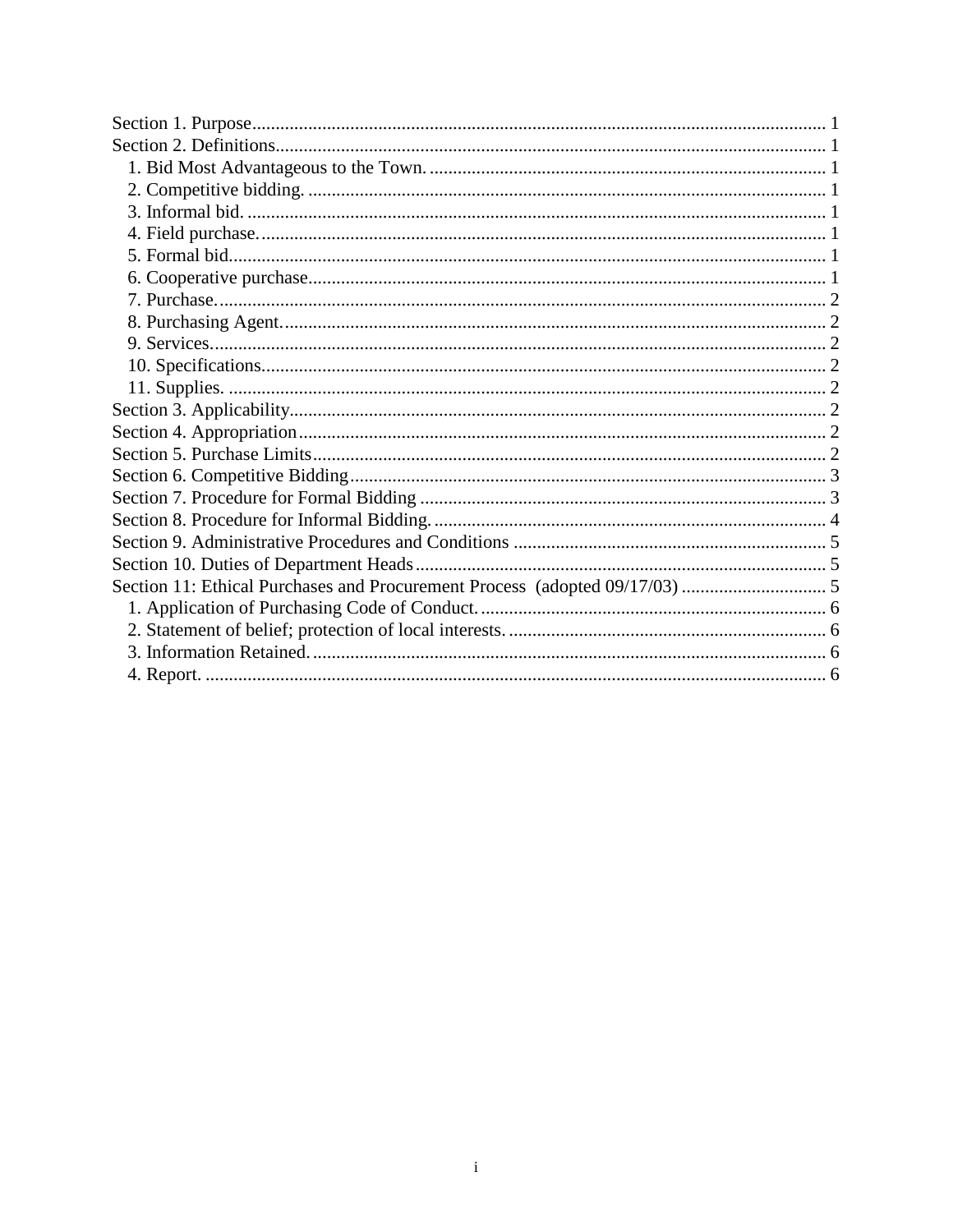### **CHAPTER 304**

### **TOWN OF SCARBOROUGH**

## **MUNICIPAL PURCHASING POLICY**

#### <span id="page-2-0"></span>**Section 1. Purpose**

The purposes of the regulation are to standardize the purchasing procedure of the Town of Scarborough thereby securing for the town the advantages of a centralized and uniform purchasing policy saving the taxpayers' money and increasing public confidence in the procedures for municipal purchasing; to promote the fair and equitable treatment of all suppliers of goods and services; and to set forth the duties and responsibilities of the department heads and the Purchasing Agent, thereby fostering interdepartmental cooperation and trust in the purchasing system.

#### <span id="page-2-2"></span><span id="page-2-1"></span>**Section 2. Definitions**

#### **1. Bid most advantageous to the Town.**

"Bid most advantageous to the Town" means a bid chosen on the basis of price, quality of merchandise, suitability of merchandise, and service reputation of the vendor, and therefore may not necessarily mean the lowest bid received.

#### <span id="page-2-3"></span>**2. Competitive bidding.**

"Competitive bidding" means the process of obtaining the bid most advantageous to the Town for any purchase, whether through formal or informal bidding procedures.

#### <span id="page-2-4"></span>**3. Informal bid.**

"Informal bid" means a written or oral quotation obtained from an approved vendor but not required to be opened publicly at a specified day, place and time.

#### <span id="page-2-5"></span>**4. Field purchase.**

"Field purchase" means an informal purchase of supplies needed in small quantities for day-to-day operation made directly by a Department Head or her/his designated representative from any vendor. [Amended 11/02/17]

#### <span id="page-2-6"></span>**5. Formal bid.**

"Formal bid" means a written quotation obtained in a sealed envelope from an vendor or through advertisement and opened at a specific day, place and time.

#### <span id="page-2-7"></span>**6. Cooperative purchase.**

"Cooperative purchase" means a purchase made by the Town in conjunction with or from another governmental or quasi-governmental agency, such as but not limited to, the State of Maine, Greater Portland Council of Governments, the School Department, the Sanitary District or another municipality.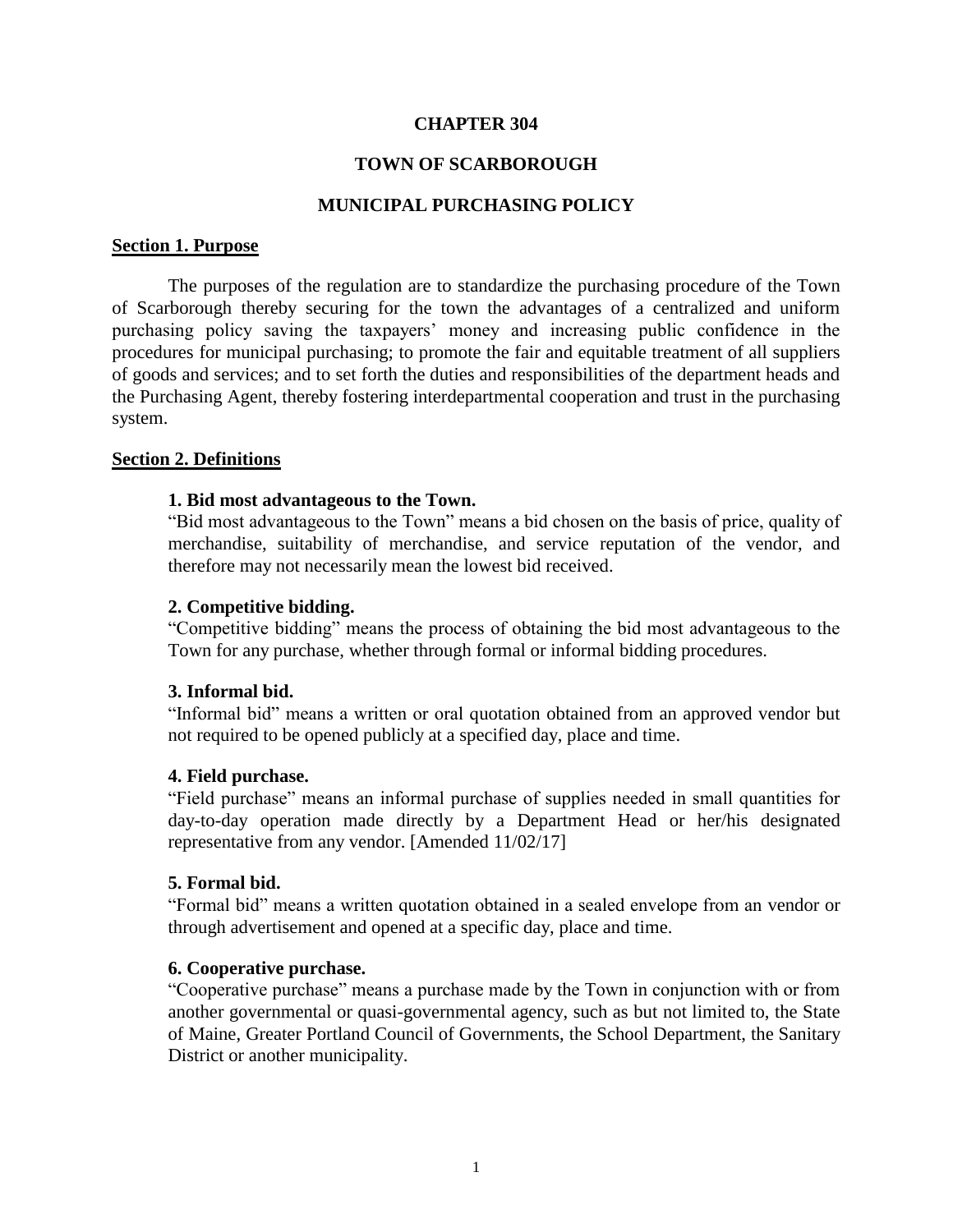# <span id="page-3-0"></span>**7. Purchase.**

"Purchase" means buying, renting, leasing, or otherwise acquiring supplies or services for a price.

## <span id="page-3-1"></span>**8. Purchasing Agent.**

"Purchasing Agent" means the Assistant Town Manager or the Town Manager's designee.

## <span id="page-3-2"></span>**9. Services.**

"Services" means the lease or rental of all grounds, buildings, offices, space or equipment required by the Town, the repair or maintenance of equipment or real property owned by or the responsibility of the Town and all labor furnished to the Town by persons, firms, individuals or corporations not part of or connected with the Town government. "Services" shall not include professional services provided to or for the Town by lawyers, architects, engineers, auditors and consultants. Nor shall "services" include utilities such as electricity, water, and phone services.

## <span id="page-3-3"></span>**10. Specifications.**

"Specifications" means standards, including quality, set by department heads as a guide to the Purchasing Agent and as a measure of that which successful vendors must achieve. Specifications shall be either technical specifications for bids, which shall state formulations as broadly as practicable, yet shall be specific enough to describe the requirements of the department or non-technical specifications for bids, which shall state the quality required in general terms.

## <span id="page-3-4"></span>**11. Supplies.**

"Supplies" shall mean all supplies, materials and equipment.

# <span id="page-3-5"></span>**Section 3. Applicability**

This regulation shall apply to purchases made by departments and agencies of the Town, except as otherwise specified herein.

## <span id="page-3-6"></span>**Section 4. Appropriation**

Neither the Purchasing Agent nor any Department Head shall make any purchase or allow any purchase to be made until an appropriation therefore has been approved by the Town Council.

## <span id="page-3-7"></span>**Section 5. Purchase Limits**

1. A Department Head or the Department Head's designated representative may make field purchases when the total purchase price for the goods or services being purchased is less than \$500.00. [amended 09/17/03][amended 04/03/19]

2. A Department Head may execute written orders when the total purchase price is \$5,000.00 or less and the requirements of this Purchasing Policy are complied with by the Department Head or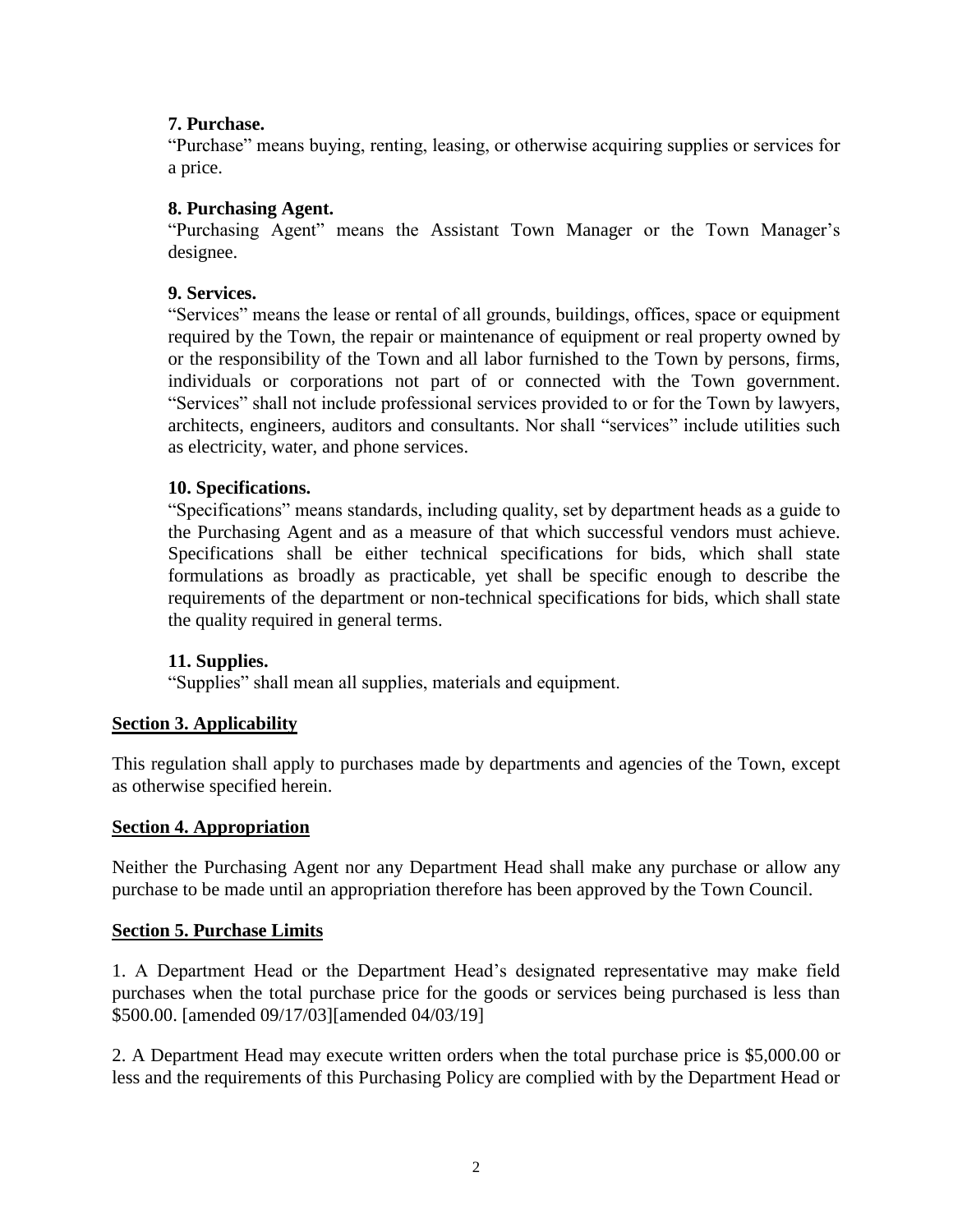her/his designee. Any purchase of computer hardware or software requires consultation with the IT Department prior to purchase. [amended 09/17/03][amended 11/01/17][amended 04/03/19]

3. The Purchasing Agent shall make any purchase when the total purchase price exceeds \$5,000.00 up to an amount within the municipal operating budget. (amended 04/18/01). (amended 09/17/03)

4. The Town Council shall approve and authorize any purchase beyond the amount as approved in the municipal operating budget. (amended 04/18/01).

## <span id="page-4-0"></span>**Section 6. Competitive Bidding**

1. Competitive bids shall be required for all purchases in excess of \$2,500.00 unless specifically exempted by this Policy or by action of the Town Council.

2. Informal bidding procedures shall be allowed when a purchase is required to be by competitive bidding if the total purchase price is less than \$10,000, unless the Purchasing Agent recommends use of formal bidding procedures. [amended04/03/19]

3. Formal bidding procedures shall be followed by the Purchasing Agent in all other cases when competitive bidding is required by this Policy.

4. The Purchasing Agent may make cooperative purchases without competitive bidding if the Purchasing Agent determines the purchase is being made after competitive bidding by the cooperative entity or at price more advantageous than the Town would be likely to obtain by competitive bidding.

5. The Purchasing Agent may waive the requirements for competitive bidding for purchases of \$25,000.00 or less in cases of emergency or when the purchase is inappropriate for competitive bidding due to the nature of the item, time constraints or other factors, provided that the Purchasing Agent shall file a full and complete statement of the reasons for waiving competitive bidding.

6. Purchases of computer hardware or software will be reviewed with the IT Department for approval prior to the bidding process. [adopted 04/03/19]

## <span id="page-4-1"></span>**Section 7. Procedure for Formal Bidding**

The procedure for formal bidding shall be as follows:

1. Invitation for Bids. The Department Head or Purchasing Agent shall prepare the invitation for bids, describing the Town's requirements clearly, accurately and completely, but avoiding unnecessarily restrictive specifications or requirements that might unduly limit the number of bidders. The term "invitation for bids" means the complete assembly of related (whether attached or incorporated by reference) material furnished prospective bidders for the purpose of submitting sealed bids. The Purchasing Agent shall determine that the requirements of the Town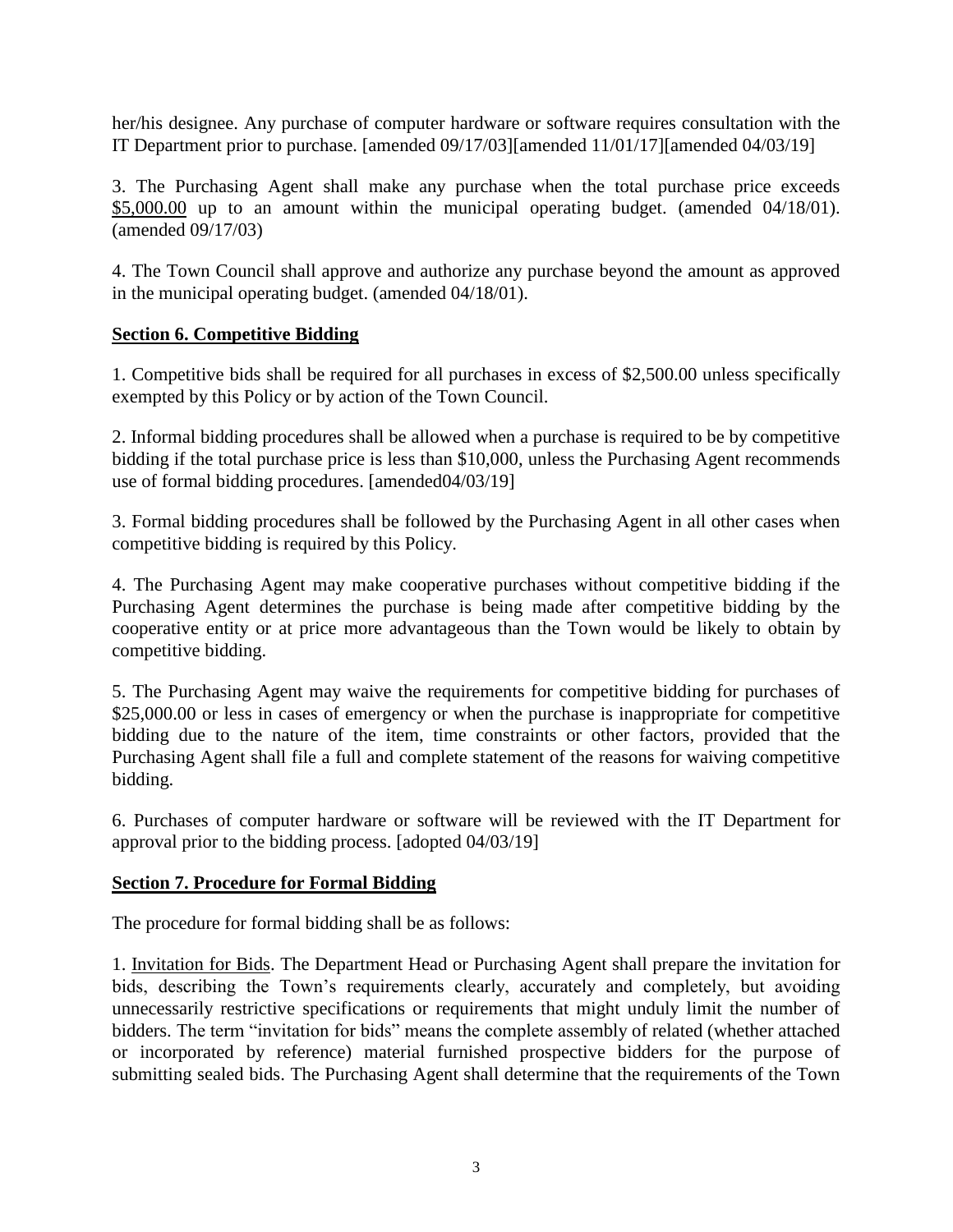are clearly and accurately and completely stated within the invitation to bid. Every invitation to bid shall note that all purchases are subject to the conditions set forth in Section 9 hereof.

2. The Department Head or Purchasing Agent shall publicize the invitation for bids through distribution to prospective bidders, posting on the purchasing page of the Town's website, posting notice in the office of the department(s) involved, or such other means as the Purchasing Agent determines is appropriate at least ten calendar days prior to the time set for public opening of sealed bids. While no preference shall be made for local vendors, every attempt shall be made to ensure that appropriate local vendors are notified of applicable advertised bids. [amended 04/03/19]

3. Bidders shall submit sealed bids to the Town prior to the date and time specified for the opening of bids. Late bids shall not be accepted and no bidder shall be permitted to withdraw a bid after the deadline for bids specified in the invitation to bidders.

4. Bids shall be publicly opened at the time and place specified in the invitation to bid. A contract shall be awarded to the responsible bidder whose bid conforms to the invitation to bid and will be the most advantageous to the Town. Award may be delayed pending verification of a bidder's credentials and references or review of the bids received.

5. Nothing in this section shall preclude the Town from rejecting any and all bids as provided in Section 9 of this Policy.

# <span id="page-5-0"></span>**Section 8. Procedure for Informal Bidding.**

1. The Department Head or the Purchasing Agent shall solicit competitive bids either by written notice sent to vendors, and by posting on appropriate Town bulletin boards and the purchasing page of the Town's website. The notice shall contain specifications as to quantity and quality required, the availability of bid packages or other details, and the date and time when bids must be received. If bids will be opened publicly and read, the notice shall also specify the date, time and location where they will be opened and read. Any solicitation or advertisement shall note that all purchases are subject to the conditions set forth in Section 9. [amended 04/03/19]

2. All bids shall quote delivered prices, terms of payment and cash discounts if applicable. If oral quotations are accepted, the Purchasing Agent or the Department Head shall make a record of the quotation. The person from whom the quote is received, and the date and time the quote is received by the Town shall be recorded.

3. The Purchasing Agent or Department Head shall attempt to solicit at least three vendors on every purchase subject to informal bidding procedures. If less than three bids are received, or if in the opinion of the Department Head or the Purchasing Agent no bids are acceptable, rebidding may required.

4. In all cases the bid most advantageous to the Town, price, quality, and other factors being considered, shall be awarded.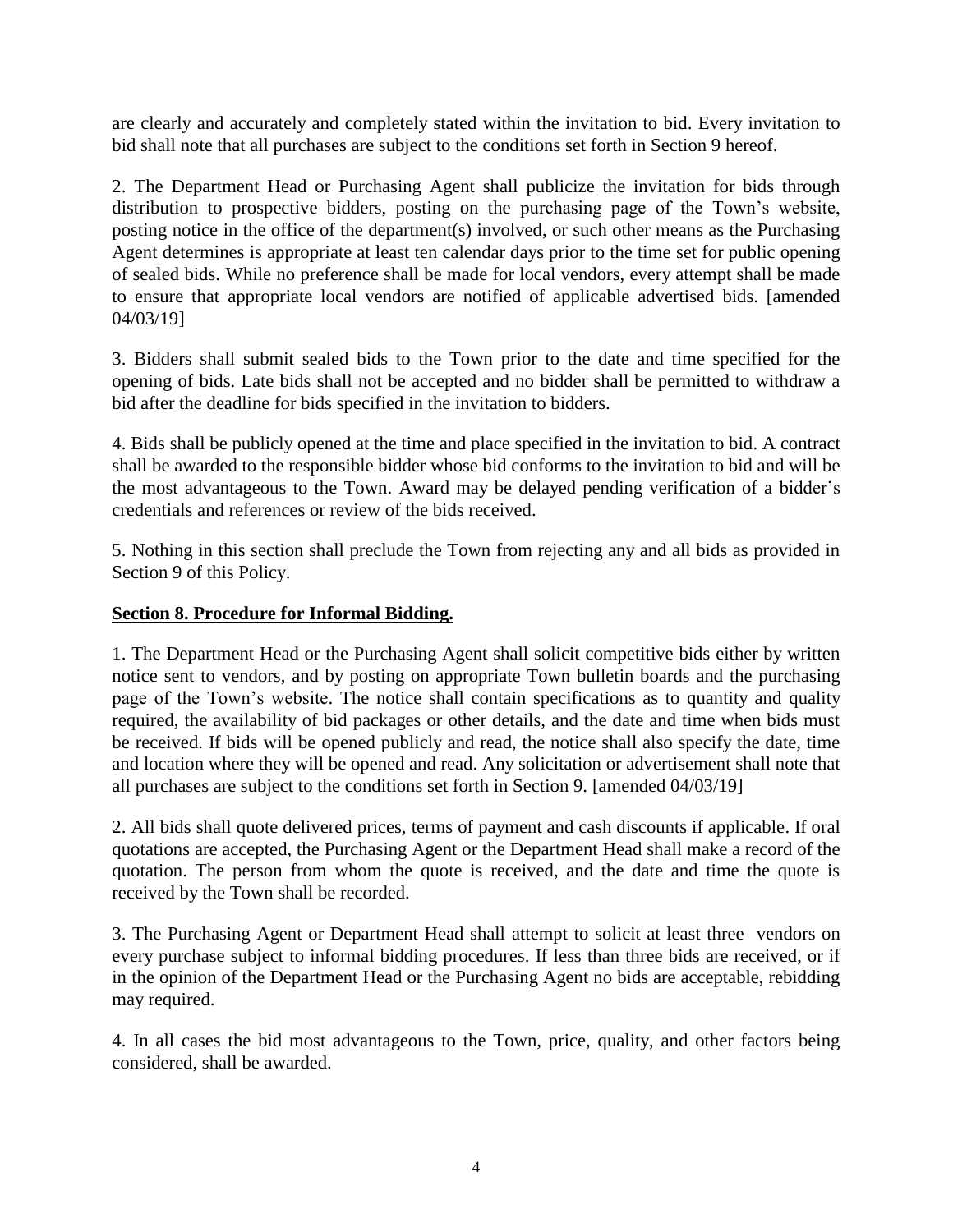# <span id="page-6-0"></span>**Section 9. Administrative Procedures and Conditions**

Competitive Bids shall be administered by the Purchasing Agent and shall be subject to the following conditions:

1. The Department Head or Purchasing Agent shall keep a record of all bids submitted and such records shall be opened to proper inspection by any person.

2. All bidders shall be notified in writing of bid results within ten days after the bids are opened.

3. Tie bids shall be resolved by the Town Manager except that if the price exceeds \$25,000.00, the Town Council shall resolve the tie.

4. All bids shall be awarded on the basis of the bid most advantageous to the Town.

5. The Town reserves the right to accept or reject any or all bids, to investigate the qualifications of any bidder, and to waive or not waive any and all informalities in the bids when making an award.

6. If an award is made to other than the low bidder, the Purchasing Agent shall file a full and complete statement of the reasons for determining that the low bid was not the bid most advantageous to the Town, together with all papers relating the bidding process.

7. The Town retain custody of all bids submitted to the Town pursuant to this policy.

# <span id="page-6-1"></span>**Section 10. Duties of Department Heads** [amended 04/03/19]

1. Determine acceptable quality of commodities and supplies to be purchased.

2. Share knowledge of special factors which will implement a policy designed to enable the Town to minimize cost and maximize quality.

3. Prepare requisitions with an eye toward cooperative purchasing and keep corresponding records to facilitate correct accounting charges.

4. Be empowered to reject any unacceptable supply or commodity on the ground of high cost or low quality, and provide the Town Purchasing Agent a written detailed report of any rejection.

5. Foster planned bulk or cooperative purchasing to minimize direct purchases.

# <span id="page-6-2"></span>**Section 11: Ethical Purchases and Procurement Process (adopted 09/17/03)**

It is in the interest of the Town of Scarborough to purchase and procure items of apparel, textiles and recreational equipment from responsible and ethical contractors who provide quality goods and services at a competitive price and who generally adhere to international conventions on wages, workplace health and safety, forced labor, child labor and freedom of association.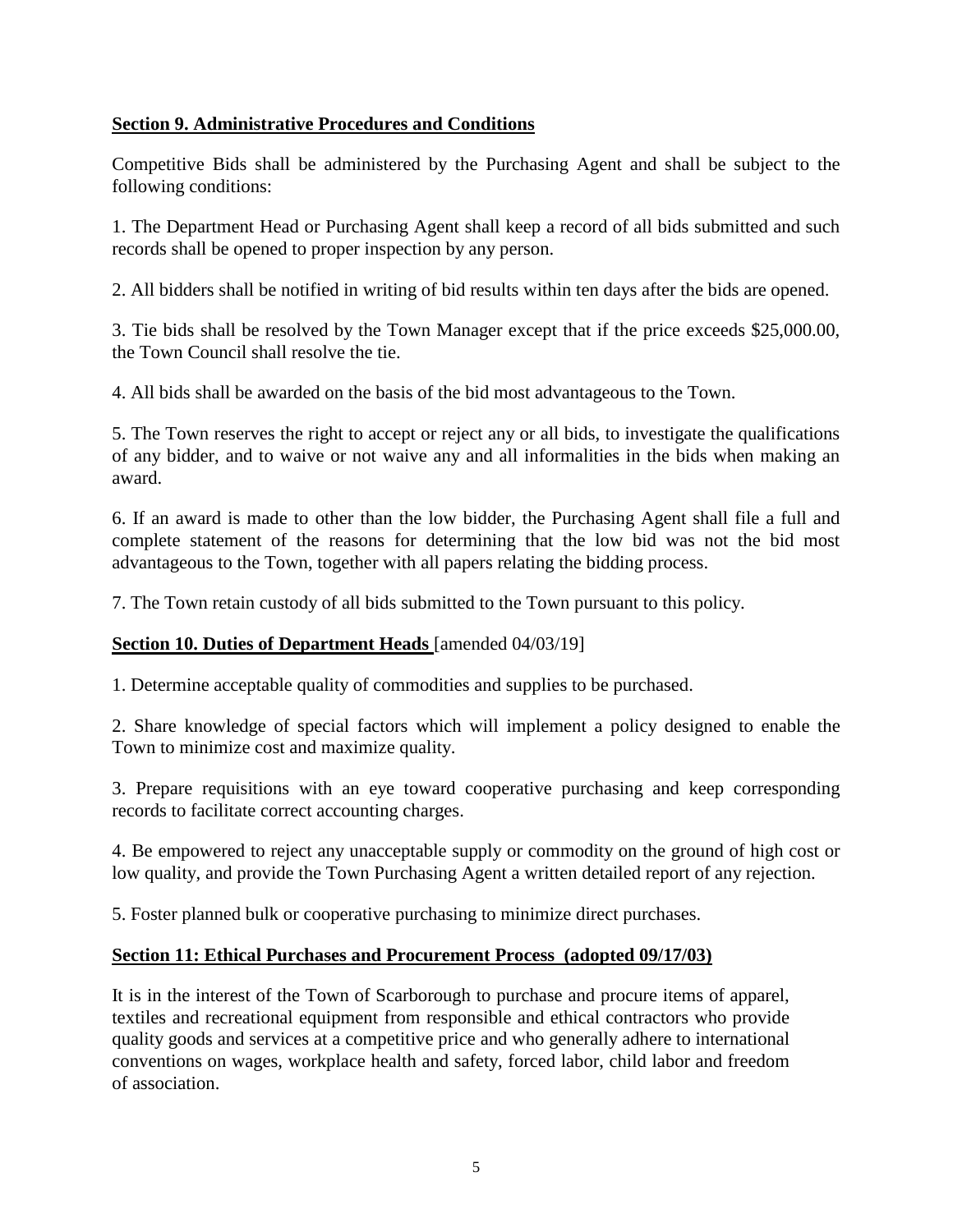#### <span id="page-7-0"></span>**1. Application of Purchasing Code of Conduct.**

This subchapter applies to competitive bids for the purchase of apparel, footwear or textiles pursuant to Chapter 304. Every purchase of apparel, footwear or textiles shall be accompanied by a signed affidavit stating that the bidder has complied with the municipal purchasing code of conduct established under Section 11 and that, to the best of the bidder's knowledge, the supplier at the point of assembly of the goods subject to the bid process is in compliance with the municipal purchasing code of conduct. The Purchasing Agent shall submit a series of questions (Exhibit A, Sample Form) to the vendor to determine the manufacturing facilities in which the products under consideration are made, to ascertain working conditions at these manufacturing facilities and to demonstrate that working conditions are of concern in the Town's purchasing decisions. Contract award will favor those retailers, suppliers, wholesalers, distributors and manufacturers who operate in accordance with established codes of corporate conduct regarding wages, workplace health and safety, forced labor, child labor, and freedom of association, as embodied in United Nations (U.N.) and International Labor Organization (I.L.O.) conventions.

### <span id="page-7-1"></span>**2. Statement of belief; protection of local interests.**

The affidavit provided by the municipal purchasing agent to bidders for contracts to provide goods covered by this subchapter must include a copy of the following statement:

"Scarborough is a town that believes employers should fairly compensate hard work, that the health and safety of working people should be protected and that no form of unlawful discrimination or abuse should be tolerated. Scarborough citizens are aware that law and regulations designed to safeguard basic tenets of ethical business practice are disregarded in many workplaces, commonly referred to as "sweatshops."

#### <span id="page-7-2"></span>**3. Information Retained.**

The Town's Purchasing Agent, or designee, shall retain records of all information for 25 months regarding manufacturing working conditions supplied by the vendors replying to all purchase or bid solicitations. Any additional information used by the Purchasing Agent in making a bid award shall also be retained with the bid documentation. All records will be available to the public.

#### <span id="page-7-3"></span>**4. Report.**

The Municipal Purchasing Agent shall submit a report to the Finance Committee by September 15 of each year concerning the administrative and financial impact of these requirements, the degree of voluntary compliance with the municipal purchasing code of conduct by the vendors; the number of vendors who agreed to and the number that declined to comply with the provisions of this subchapter; and any other information relevant to the municipal purchasing code of conduct.